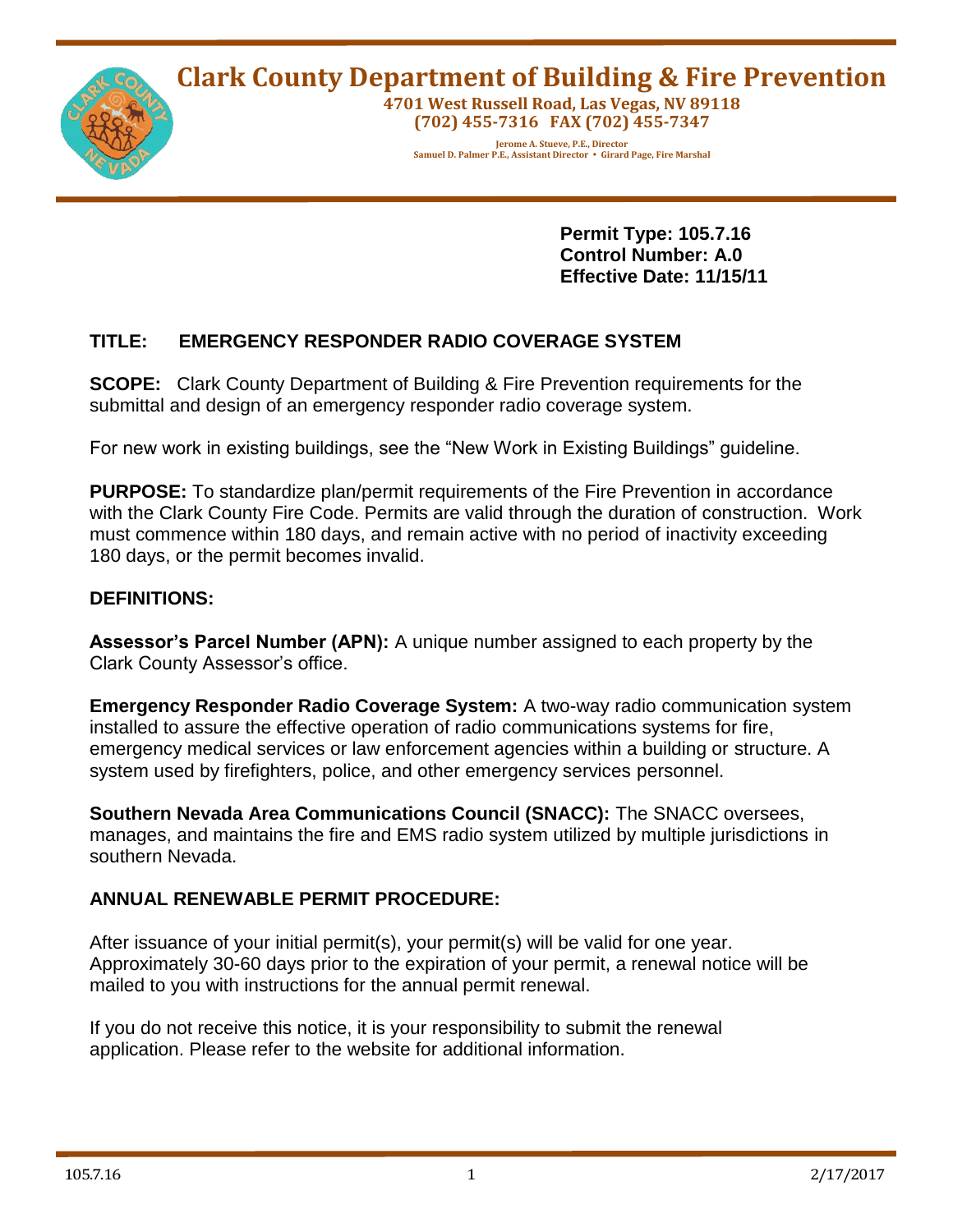#### **PERMIT FEES:**

Permit fees shall be assessed in accordance with the Permit Fee Schedule as adopted in the Clark County Fire Code. For applications that are expedited, additional fees shall apply.

#### **SPECIFICATIONS AND SUBMITTAL REQUIREMENTS:**

An application must be completed for each submittal. A minimum of three sets of plans and three sets of specifications shall be submitted with the permit application. The plans shall be drawn to an indicated scale (1/8" scale and  $\frac{1}{4}$ " scale are preferred). Plans shall show compliance in accordance with Chapter 5 and Appendix J of the Clark County Fire Code, and NFPA 72 as adopted and amended by the Clark County Fire Code. All submittals must be legible and readable or the plan shall be rejected for cause.

Plans shall address the following:

1. Indicate the project name, address, and APN (Assessor's Parcel Number). Note that each separate building/tenant space having a unique address requires a separate permit.

2. Contractor name, address, phone number, license numbers, license classification, and license limit.

3. Wet signature of licensee (contractor's Master or Qualified Employee).

4. The minimum qualifications of the system designer and lead installation personnel shall include a valid FCC-issued General Radio Operators License and certification of inbuilding system training issued by a nationally recognized organization or school or a certification issued by a manufacturer of the equipment being installed.

5. Construction documents for emergency responder radio coverage systems shall be of sufficient clarity to indicate the location, nature and extent of the work proposed and show in detail that it will conform to the provisions of the fire code and relevant laws, ordinances, rules and regulations as determined by the fire code official.

6. Cabling shall be in metal conduit, be metal-clad, or be otherwise enclosed in metal sheathing.

- 7. Floor plan drawn to an indicated scale on sheets of a uniform size showing:
	- a) Room use identification labels.
	- b) Emergency responder radio coverage system equipment locations.
	- c) Power panel connections.
	- d) Raceway routing layout.
	- e) Conduit and conductor types and sizes.
	- f) Compliance with survivability criteria.
	- g) Locations of building access to the equipment.
	- h) A roof plan showing the location of antenna(s) including a line of site plan to agency transmitting and receiving antenna(s).
	- i) Locations of in-building antennae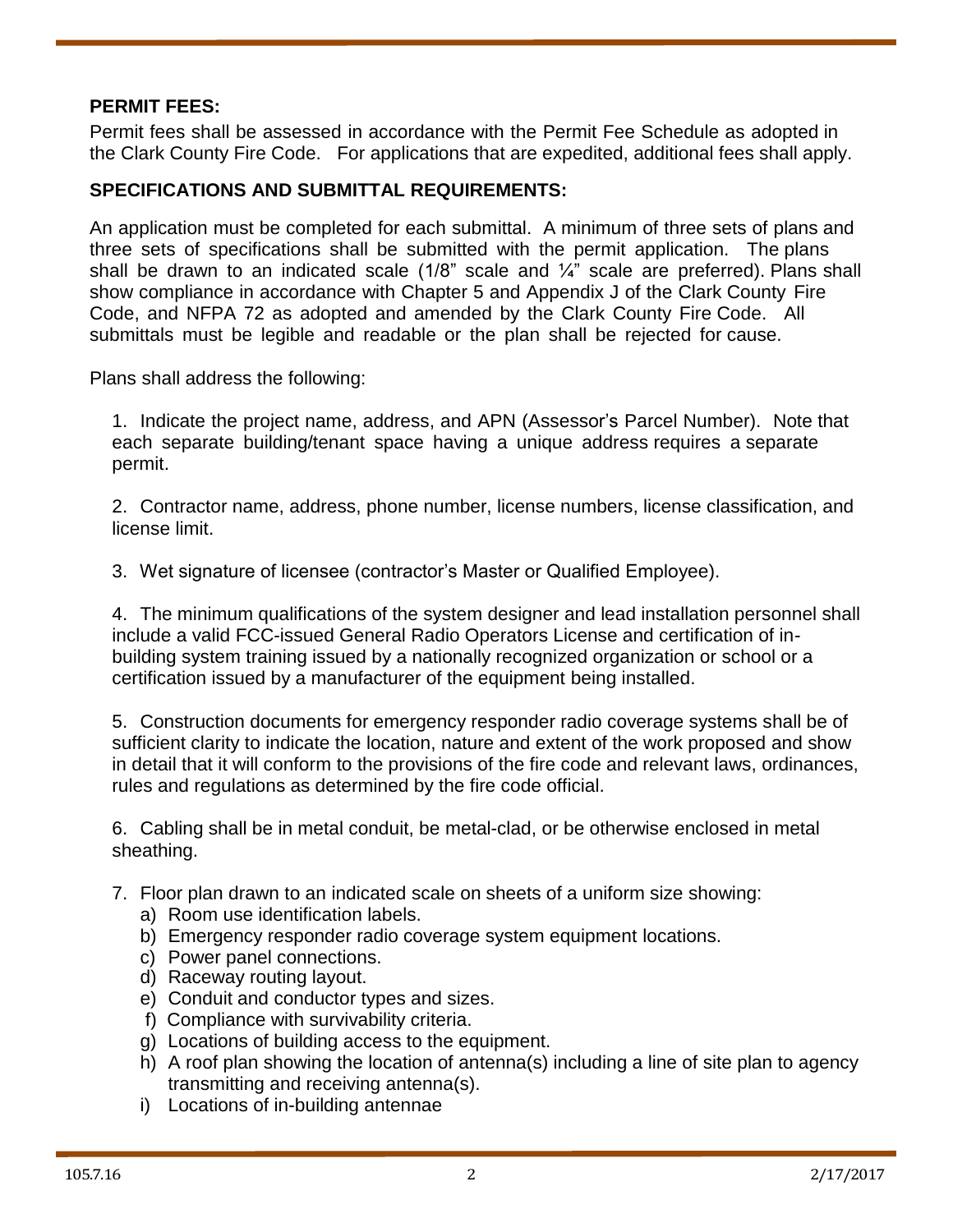- j) Schematic drawings of the electrical system, backup power, antenna system and other associated equipment.
- k) Rack and equipment cabinet plans showing arrangement and configuration of emergency responder radio coverage system equipment.
- l) System riser diagram(s).
- 8. Monitoring of the following conditions shall be performed by the fire alarm system to annunciate the status of the emergency responder radio coverage system.
	- a) Normal AC power.
	- b) Active component trouble.
	- c) Loss of normal AC power.
	- d) Battery system trouble.
	- e) Low battery capacity, at 70% of required capacity.
- 9. The emergency responder radio coverage system shall be equipped with a secondary source of power that is capable of operating the system for a period of at least 12 hours. The secondary source of power shall be either a battery system or an emergency generator. If utilizing batteries, battery calculations shall be supplied with submittal.
- 10.The owner shall provide to the fire department a minimum of two radios, and no less than one radio for every one million square feet of building area. Note that radios shall be approved by the fire department.
- 11. All systems utilizing repeaters shall be FCC licensed under the agency's and the SNACC system.
- 12. A narrative shall indicate the performance of the system, including the requirements for coverage, and the frequencies supported.
- 13. Manufacturer specification sheets shall be provided for all equipment, including but not limited to rooftop antennae, bi-directional amplifiers, repeaters, secondary power supply systems, filters, cabling, and in-building antennae. Note that systems and components shall be listed and approved for the purpose for which they are installed.
- 14. Any additional information determined necessary by the fire code official.